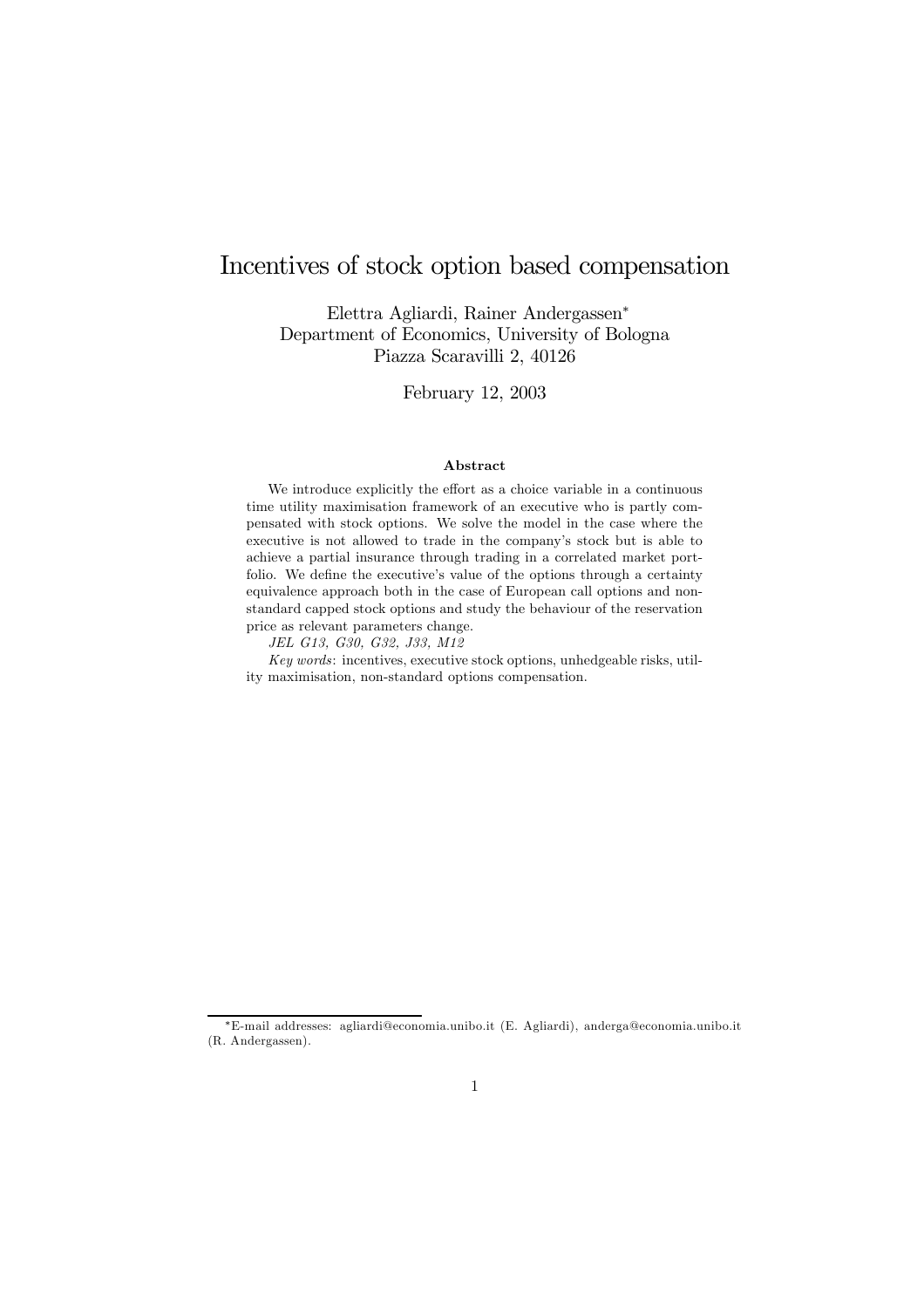# 1 Introduction

Executive stock options have become increasingly popular. Murphy (1999) documents that stock option based compensation increased during the last decade at the cost of base salaries in all US sectors, except in the utilities. The debate about executive compensation structures has recently reemerged at the international level, following on the controversial cases such as Enron, Worldcom and others. In principle, the rising importance of stock option compensation for executives is justified by incentive effects: stock option compensation can be highly effective in aligning corporate officers' incentives with those of shareholders. Regrettably, some perverse effects on the quality of corporate disclosures may also emerge whenever such compensations plans do not provide the right incentives. In some cases, executives might adopt strategies to affect firm's evaluation. Moreover, in the current accountings the failure to include the value of most stock options grants as executives compensation and hence, to subtract them from pretax profits, has increased reported earnings and presumably stock prices. In response, an appropriate compensation plan is called for ,both to provide the right incentives and to filter out market wide performance so that executives will not be rewarded because of a bull market.

Some have argued that Black-Scholes option pricing, the prevailing means of estimating options, is approximate and is not a good estimate of the value that is transferred to the executive. The Black-Scholes option price is claimed to overstate the value of the options to the executive and consequently it overstates also their incentives (see Lambert et al, 1991; Kulatilaka and Marcus, 1994; Huddart, 1994; Detemple and Sundaresan, 1999; Hall and Murphy, 2000; Henderson 2002). All these papers define the value of the options to the executive based on a certainty equivalence approach. They assume that the executive cannot short sell and therefore cannot hedge exposure: because of such trading restrictions, there will be a wedge in the valuation of the stock option by the executive and the firm, namely, the executive values the option less than the cost to the company.

Johnson and Tian (2000) define incentives of the standard executive stock options as the derivative of the option value (defined by the Black-Scholes formula) with respect to the underlying asset price, i.e. the Black-Scholes delta. Thus, incentives are larger and the executive's effort is larger, the larger is delta. But since the Black-Scholes value overstates the executive value, also the incentives based on this computation will overstate the true incentives.

Hall and Murphy (2002) and Henderson (2002) consider incentives as the derivative of the utility based evaluation of the options with respect to the asset price: in this way, they try to capture the executive's incentive to influence the firm's stock price through his actions.

In this paper we tackle again the issue of the value and incentive effects of stock option compensation. We extend the continuous time utility maximisation model proposed by Henderson (2002) by introducing the effort of executives explicitly. Akin to the static model proposed by Jenter (2001) we explicitly introduce effort as a choice variable for the executive. In particular, we will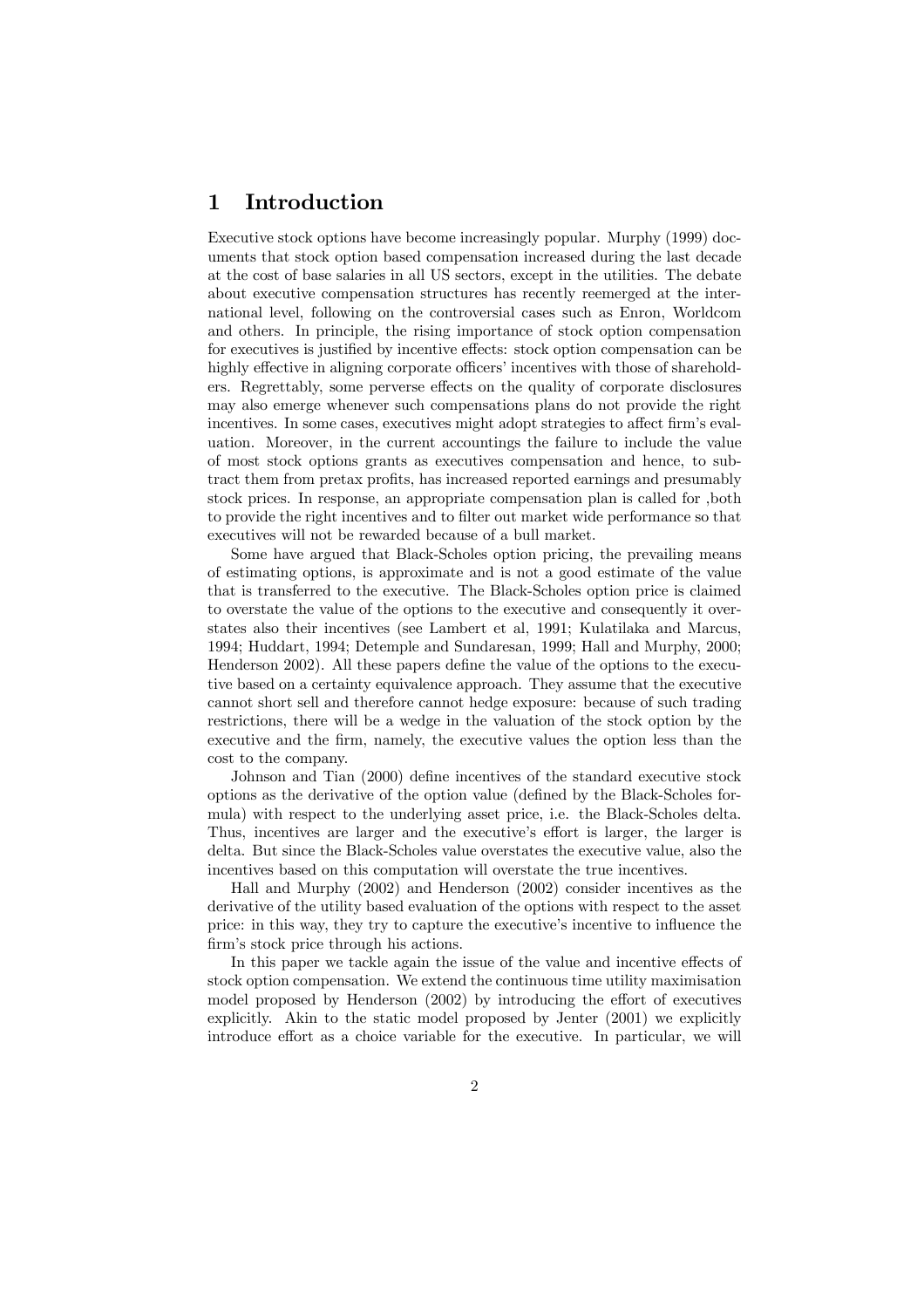assume that the executive is able to increase the long run drift of the asset price through an increase in the effort. Thus, the larger is the effort, the larger will be the drift of the asset price and consequently the larger is the value of the options. On the other hand, a larger effort reduces the utility of the executive directly. Thus, the executive solves this trade-off by choosing the optimal amount of effort in each period of time.

We calculate explicitly the optimal effort and the option value for the executive for two types of compensation plans: the case of a standard European call option and the case of a non-standard capped stock option, which has the property that the recipient can benefit from the increase of the underlying asset price only up to a predetermined barrier. This latter plan seems indeed to be more appropriate to filter out market wide performance. Moreover, we study the behaviour of the reservation price as relevant parameters change for both cases and find sufficient conditions such that non-standard capped stock options are more appealing than standard call options.

The remaining part of this paper is organised as follows. In Section 2 we outline the basics of the model and find the reservation price for the two contingent claims. In Section 3 we study the case of standard European call options, while in Sections 4 we study the case of non-standard capped stock options. Section 5 concludes.

# 2 The model

We consider an executive receiving a claim on the company's stock  $S$  on which trading is not allowed. The executive can take positions in the market portfolio M, the dynamics of which are assumed to follow:

$$
\frac{dM}{M}=\mu dt+\sigma dB
$$

where  $B$  is a Wiener process. Under appropriate measure, it can be written as

$$
\frac{dM}{M} = rdt + \sigma dB^o
$$

where  $B^o$  is a Wiener process,  $B^o = B + \frac{\mu - r}{\sigma}t$  and r is the riskless rate of return. We assume that the dynamics of the company's stock  $S$  are given by the following

$$
\frac{dS}{S} = (\nu + \alpha f) dt + \eta \left( \rho dB + \sqrt{1 - \rho^2} dW \right)
$$

where  $W$  is a Wiener process independent of  $B$ ,  $f$  is the executive's effort and  $\alpha$  indicates the ability of the executive to influence the drift of the company's stock. Further, we assume that the effort level is not observable by the principal.

The risk component of the stock can be split into the market or systematic risk  $\eta^2 \rho^2$  and the firm-specific or non-systematic risk  $\eta^2 (1 - \rho^2)$ . Thus, for  $\rho = 0$  all the risk is firm-specific, while for  $|\rho| = 1$  all the risk is market specific. Since the executive is not allowed to trade in the company's stock he cannot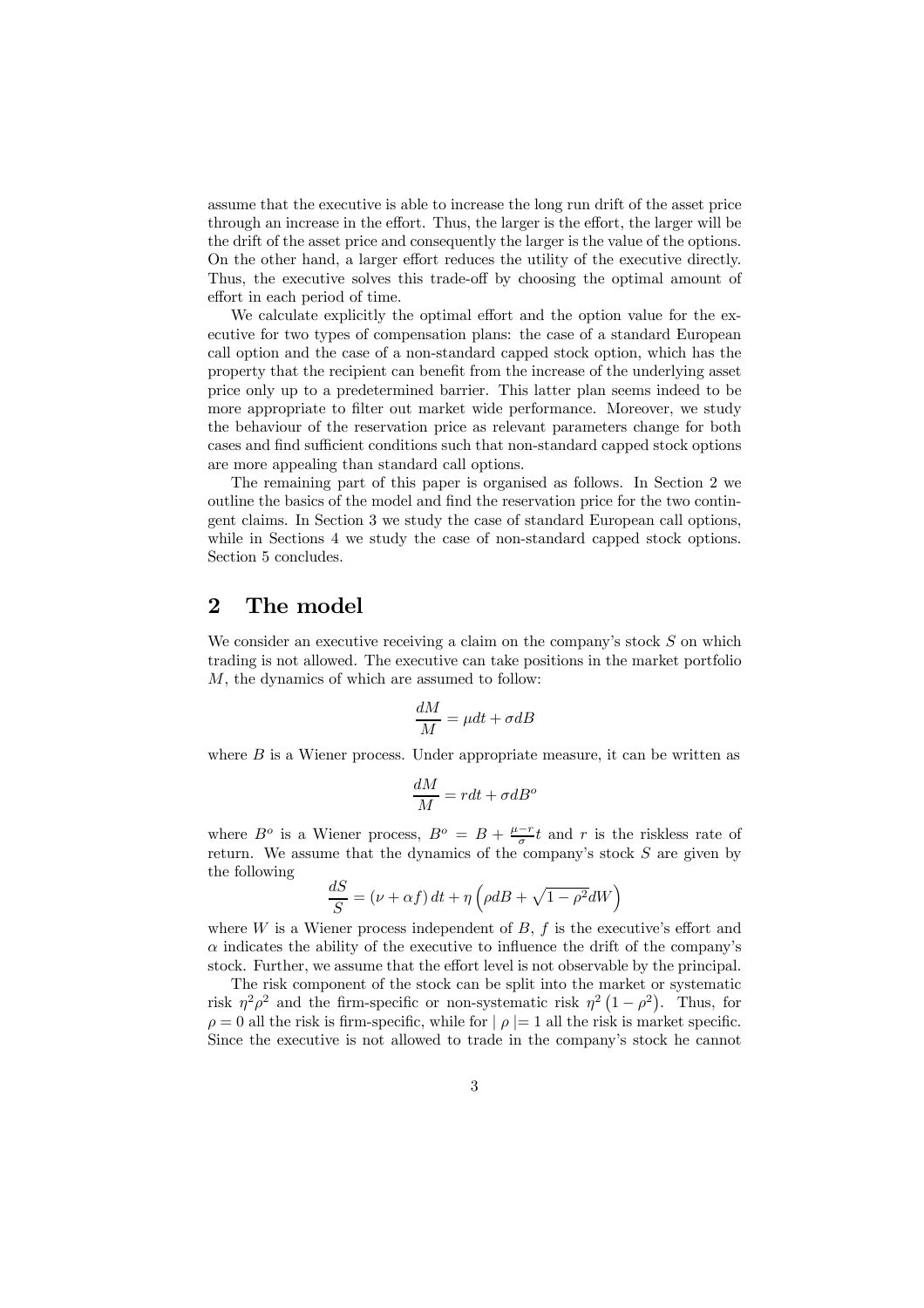construct a riskless portfolio. Thus, if  $\rho = 1$  the risk can be diversified away, while if  $\rho = 0$  the risk cannot be hedged away. As long as  $| \rho | < 1$  the executive is able to reach a partial insurance by market trading.

The executive faces a portfolio allocation problem. In particular, he has to determine the amount of wealth he wants to invest in the market portfolio and the amount of wealth he wants to invest in the riskless asset. Let  $\theta$  denote the amount of wealth X to be invested in the market portfolio; consequently,  $X - \theta$ denotes the amount the executive wants to invest in the riskless asset yielding an interest rate r. Thus,

$$
dX = \theta \frac{dM}{M} + r(X - \theta) dt
$$

and after rearranging terms

$$
dX = \theta \sigma dB + \theta (\mu - r) dt + rX dt
$$

The executive receives  $\lambda \geq 0$  units of a stock option whose payoff is  $h(S_T)$ . In what follows we will consider two special cases: a) a standard European call option, i.e.  $h(S_T) = (S_T - K)^+$ and b) a non-standard capped stock option (see Agliardi, 2002), i.e.  $h(S_T) = Min \left[ (S_T - K)^+, \overline{S} - K \right]$ , where  $\overline{S} > K$  is fixed. In the case of capped options we have that  $0 \leq h(S_T) \leq \overline{S} - K$ , i.e. the payoff is bounded, while in the case of call options  $h(S_T) \geq 0$ , i.e. the payoff is unbounded from above.

We assume that the effort exerted by the executives reduces his utility. Thus, effort represents a disutility. In particular, we assume that the disutility of effort is increasing in effort and convex. In order to keep the model analytically tractable, we also assume that the utility function is additively separable in wealth and effort.

The executive has two choice variables: the optimal amount of wealth invested in the market portfolio and the optimal level of effort. His value function is given by

$$
V(t, X_t, S_t; \lambda) = \sup_{(\theta_u, f_u)_{u \ge 0}} E_t \left( U \left( X_T - \beta \frac{f_t^2}{2} t + \lambda h \left( S_T \right) \right) \right) \tag{1}
$$

Using the assumption of CARA utility function, i.e.  $U(x) = -\frac{1}{\gamma}e^{-\gamma x}, \gamma > 0$ we can rewrite (1) as follows

$$
V(t, X_t, S_t; \lambda) = -\frac{1}{\gamma} e^{-\gamma \left(e^{r(T-t)} X_t - \beta \frac{f_t^2}{2} t\right)} g\left(T - t, \log S_t\right) \tag{2}
$$

where  $g(0, \log S_T) = e^{\lambda \gamma h(S_T)}$ .

The following restrictions on the values of the parameters  $\alpha$  and  $\beta$  are required in order to obtain an admissible solution in the case of standard European call options.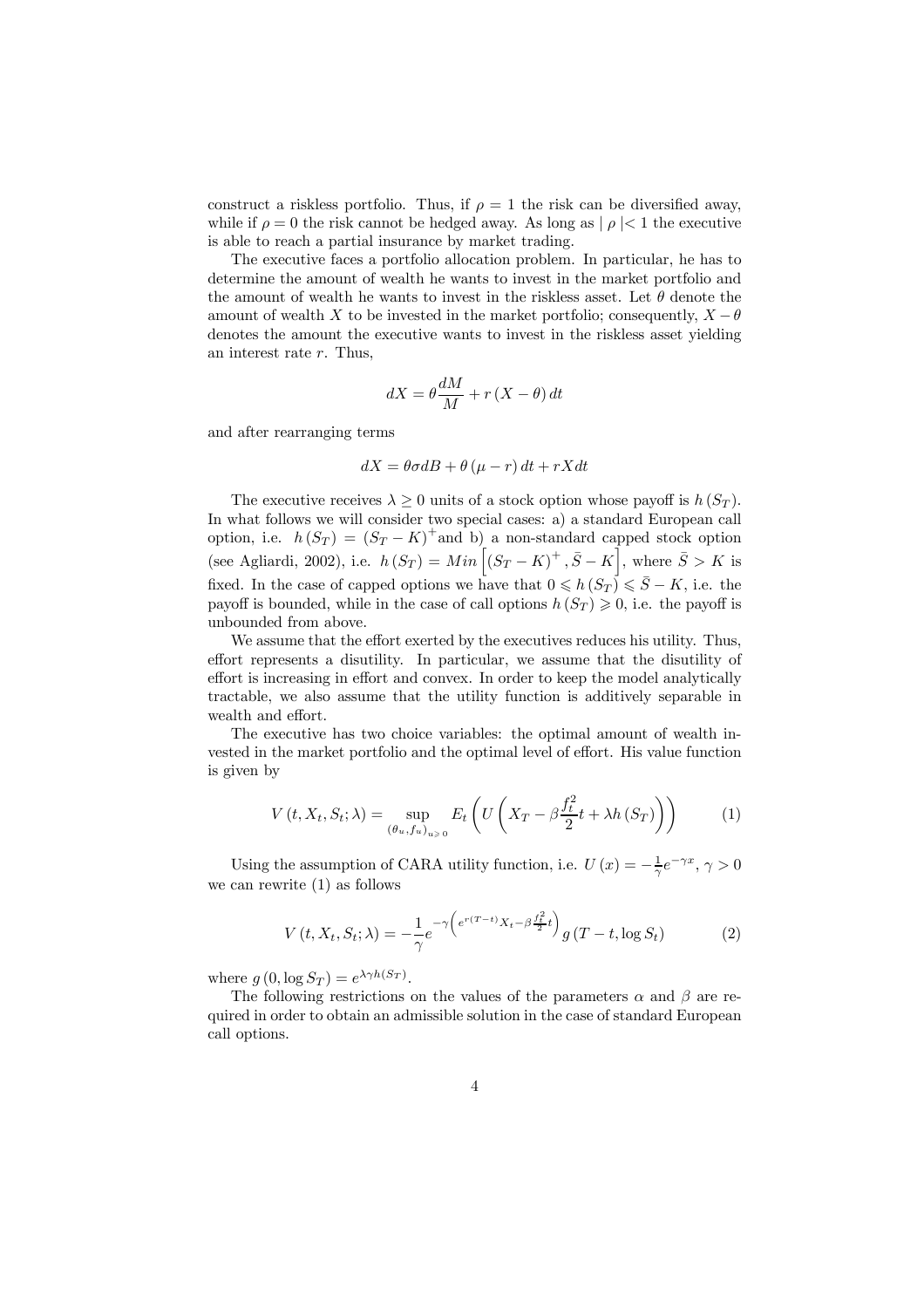Assumption 1 Let  $\frac{\alpha^2}{\beta} < (1 - \rho^2)\gamma\eta^2$  for  $h(S_T) = (S_T - K)^+$ 

In Proposition 1 we state the solution for the optimal strategy  $(\theta_t^*, f_t^*)$ .

**Proposition 1** Let Assumption 1 hold. The optimal strategy  $(\theta_t^*, f_t^*)$  is given by

$$
\theta_t^* = \frac{(\mu - r)g + g_S \sigma \eta \rho}{\gamma e^{r(T-t)} g \sigma^2} \nf_t^* = -\frac{\alpha g_S}{\beta \gamma g}
$$
\n(3)

where  $g(T-t, \log S_t) = e^{-\frac{(\mu - r)^2}{2\sigma^2}(T-t)} \left[ E^0 \left( e^{-\frac{\gamma \lambda}{b}h(S_t e^{\Omega_t})} \right) \right]^b$ ,  $b = \frac{1}{1 - \rho^2 - \frac{\alpha^2}{\gamma \beta \eta^2}}$ ,  $\Omega_t = \left(\nu - \frac{\eta \rho}{\sigma}(\mu - r) - \frac{1}{2}\eta^2\right)(T - t) + \eta z_t$  and  $z_t$  is a Brownian motion.

**Proof.** Applying Ito to (2) we have that the deterministic terms are

$$
-e^{r(T-t)}\gamma\theta(\mu-r)g + \frac{1}{2}\gamma^2 \left(e^{r(T-t)}\right)^2 \theta^2 \sigma^2 g - \gamma e^{r(T-t)}\theta \sigma \rho \eta g_S + + \gamma \frac{f^2}{2}g\beta - g_t + g_S\left(\nu + \alpha f - \frac{1}{2}\eta^2\right) + \frac{1}{2}g_{SS}\eta^2 = 0
$$
\n(4)

Maximising (4) over  $\theta$  and  $f$  we obtain (3). Substituting (3) back into (4) and rearranging terms we obtain the following pde:

$$
-g_t + g_S \left(\nu - \frac{1}{2}\eta^2\right) + \frac{1}{2}g_{SS}\eta^2 - \alpha^2 \frac{g_S^2}{2g\beta\gamma} + \frac{[(\mu - r)g + g_S\sigma\eta\rho]^2}{2g\sigma^2} = 0
$$
\n(5)

Following Zariphopoulou (2001) and Henderson and Hobson (2002) we make the substitution  $g(\tau, y) = e^{\delta \tau} G(\tau, y + \phi \tau)^b$ . Using  $\delta = -\frac{(\mu - \tau)^2}{2\sigma^2}$ ,  $\phi = \nu - \eta \frac{\rho(\mu - \tau)}{\sigma} - \frac{1}{2}\eta^2$ ,  $\tau = T - t$  and  $b = \frac{1}{1 - \rho^2 - \frac{\alpha^2}{\gamma \beta \eta^2}}$  (5) reduces to the pde

$$
G_{\tau} = \frac{1}{2} \eta^2 G_{SS} \tag{6}
$$

subject to  $G(0, y) = e^{-\frac{\gamma \lambda}{b}h(e^y)}$ .

The fundamental solution to (6) is

$$
w(\tau, y) = \frac{1}{\sqrt{2\pi\eta^2\tau}}e^{-\frac{y^2}{2\eta^2\tau}}
$$

where  $\int_{-\infty}^{+\infty} w(\tau, y) dy = 1$ . Thus,

$$
G(\tau, y) = E(G(0, y + \eta z))
$$

where z is a Brownian motion. Substituting this last expression back into  $g(\tau, y)$ we obtain the result stated in Proposition 1.

Notice that the structure of  $f^*$  is very similar to the incentives derived in Henderson (2002). For small values of  $\lambda$  we observe that the incentives are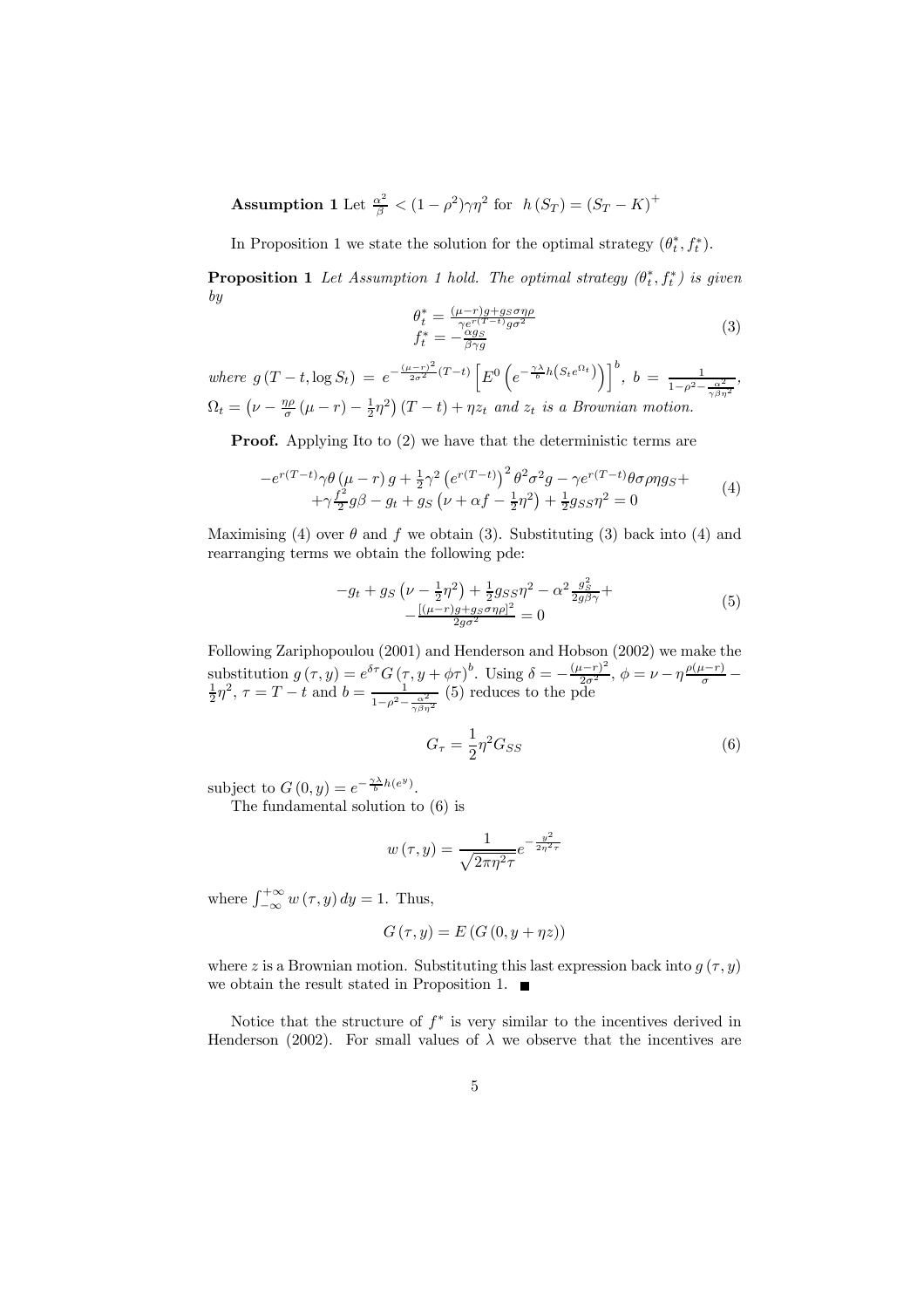increasing in  $\frac{\alpha}{\beta}$  and vanish to the first order as  $\lambda$  tends to 0. Thus, for  $\lambda = 0$  we have that incentives are zero. The intuition for this result is that if the executive does not receive any contigent claim, then it is optimal not to exert any effort since effort represents a disutility. Observe that  $\partial f^* / \partial \eta < 0$ , that is, incentives decrease with volatility. Moreover,  $\partial f^* / \partial \rho < 0$ .

Given an initial wealth x, the reservation price  $p$  is defined implicitly as

$$
V(0, x - p, S; \lambda) = V(0, x, S; 0)
$$

Straightforward computation allows us to get Proposition 2:

Proposition 2 The reservation price p is given by

$$
p_t = -\frac{b}{\gamma} e^{-r(T-t)} \log E^0 \left[ e^{-\frac{\lambda \gamma}{b} h \left( S_t e^{\Omega_t} \right)} \right] - \frac{1}{2} \beta e^{-r(T-t)} f_t^2 t \tag{7}
$$

where  $f_t$  can be computed as from  $(3)$ .

In the next sections we will make use of the following assumption.

# Assumption 2  $\alpha = \alpha' \sqrt{1 - \rho^2}$

Assumption 2 states that the executive's ability to influence the long run drift of the company's asset depends on  $\rho$ . In particular, if  $\rho = 0$ , i.e. all the risk is firm specific, the executive is most efficient in influencing the dynamics of the asset. Thus,  $\rho$  indicates the efficiency of the action of the executive in influencing the dynamics of the asset.

### 3 Standard European Call options

The cost of each option for the firm is given by the Black-Scholes formula  $c(S,t) = e^{-r(T-t)}E^0(S_T - K)^+$ , while the value the executive attaches to a single option is given by  $\frac{p}{\lambda}$ , where p can be computed by (7) with  $h(S_t e^{\Omega t}) =$  $(S_t e^{\Omega t} - K)^+$ . The difference between the cost of the option and the value the executive attaches to the single option is known as the deadweight cost and is defined by  $c(S, t) - \frac{p}{\lambda}$ .

In order to study the behaviour of the reservation price, we take a second order approximation for low values of  $\lambda$ :

$$
\frac{p_t}{\lambda} \approx e^{-r(T-t)} \left\{ E^0 \left( S_t e^{\Omega_t} - K \right)^+ - \frac{\lambda}{2} \left( 1 - \rho^2 \right) \frac{\alpha'^2}{\beta} \times \right\} \times \left[ \gamma \left( \frac{\beta}{\alpha'^2} - \frac{1}{\gamma \eta^2} \right) E^0 \left[ \left( S_t e^{\Omega_t} - K \right)^+ \right]^2 + t \right] \right\}
$$
\n(8)

We are able to recover in this case the result stated in Henderson (2002) that the reservation price converges towards the cost of the option if  $\rho \rightarrow 1$ . This result is stated formally in the following Corollary.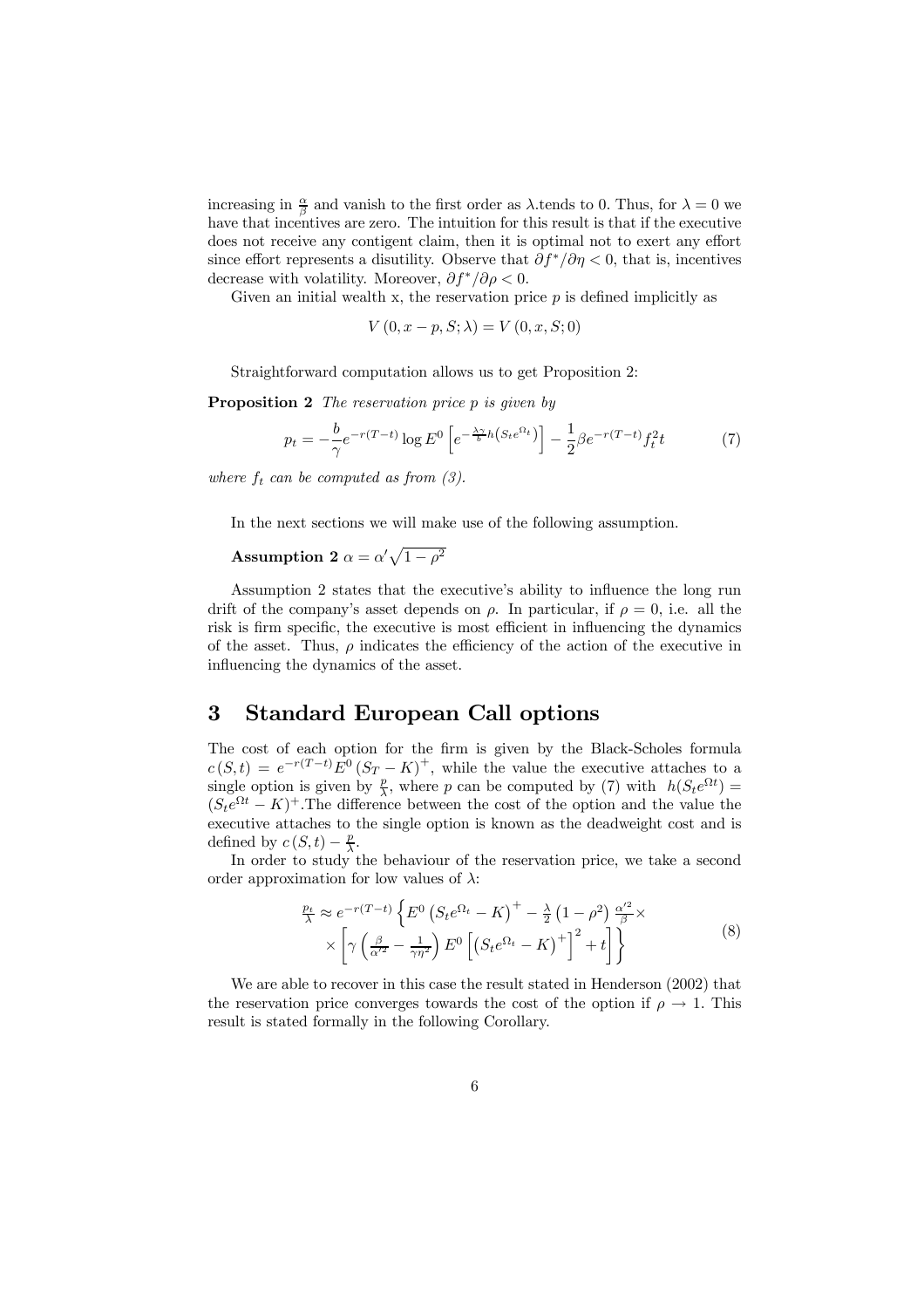#### Corollary 1

1. 
$$
\frac{p}{\lambda} \underset{\rho \to 1}{\longrightarrow} c(S, t)
$$
  
2. 
$$
f_t^* \underset{\rho \to 1}{\longrightarrow} 0
$$

Corollary 1 states that if all the risk becomes insurable, then the reservation price per unit of option converges towards the cost of each option. Thus, as  $\rho \rightarrow 1$ , the deadweight cost converges towards zero. This is a direct consequence of the result that the effort  $f_t^*$  converges towards zero as all the risk becomes insurable.

Part 2) of Corollary 1 states that as  $\rho \to 1$ , the level of effort  $f_t^*$  converges towards zero. This result is not because of vanishing incentives, but because of the vanishing ability of influencing the dynamics of the company's asset, i.e.  $\alpha \rightarrow 0.$ 

We are interested in the behaviour of the reservation price as  $\rho$  changes:

$$
\frac{\partial}{\partial \rho} \left( \frac{p_t}{\lambda} \right) \approx e^{-r(T-t)} \left\{ \frac{\partial}{\partial \rho} E^0 \left( S_t e^{\Omega_t} - K \right)^+ + \right. \n+ \lambda \rho \frac{\alpha'^2}{\beta} \left[ \gamma \left( \frac{\beta}{\alpha'^2} - \frac{1}{\gamma \eta^2} \right) E^0 \left[ \left( S_t e^{\Omega_t} - K \right)^+ \right]^2 + t \right] + \left. \right. \n- \frac{\lambda}{2} \gamma \left( 1 - \rho^2 \right) \left( 1 - \frac{\alpha'^2}{\beta \gamma \eta^2} \right) \frac{\partial}{\partial \rho} E^0 \left[ \left( S_t e^{\Omega_t} - K \right)^+ \right]^2
$$
\n(9)

We observe that the first term of  $(9)$  is negative, while the second and third terms are positive. If the first term dominates the other effects, then the reservation price is decreasing in  $\rho$  and consequently  $\frac{p_t}{\lambda} \geqslant c(S, t)$ . In particular, for sufficiently small values of  $\lambda$  we have that  $\frac{p_t}{\lambda} \geqslant c \hat{S}(t)$ .

Consider the effect of a change in the volatility  $\eta^2$  on the reservation price  $p_t$ .<br>Taking the first derivative of the reservation price with respect to  $n^2$  we  $\frac{p_t}{\lambda}$ . Taking the first derivative of the reservation price with respect to  $\eta^2$  we obtain

$$
\frac{\partial}{\partial \eta^2} \left( \frac{p_t}{\lambda} \right) \approx e^{-r(T-t)} \left\{ \frac{\partial}{\partial \eta^2} E^0 \left( S_t e^{\Omega_t} - K \right)^+ + \right. \left. - \frac{\lambda}{2} \left( 1 - \rho^2 \right) \frac{\alpha'^2}{\beta} \left( \frac{1}{\eta^2} \right)^2 E^0 \left[ \left( S_t e^{\Omega_t} - K \right)^+ \right]^2 + \right. \left. - \lambda \gamma \left( 1 - \rho^2 \right) \left( 1 - \frac{\alpha'^2}{\beta} \frac{1}{\gamma \eta^2} \right) \frac{\partial}{\partial \eta^2} E^0 \left[ \left( S_t e^{\Omega_t} - K \right)^+ \right]^2 \right. \tag{10}
$$

We observe that the first term and the second term of  $(10)$  are negative, while the third term is positive. If the first two terms dominate the third one, then the reservation price is decreasing in  $\eta^2$ . In particular, for  $\lambda$  sufficiently small we have that  $\frac{\partial}{\partial \eta^2} \left( \frac{p_t}{\lambda} \right) \leq 0$ , that is, the executive prefers less volatile environments. These results are summarised in the following Corollary

Corollary 2 For  $\lambda$  sufficiently small we have that:

a) 
$$
\frac{\partial}{\partial \rho} \left( \frac{p_t}{\lambda} \right) \leq 0
$$
  
b)  $\frac{p_t}{\lambda} \geq c(S, t)$   
c)  $\frac{\partial}{\partial \eta^2} \left( \frac{p_t}{\lambda} \right) \leq 0$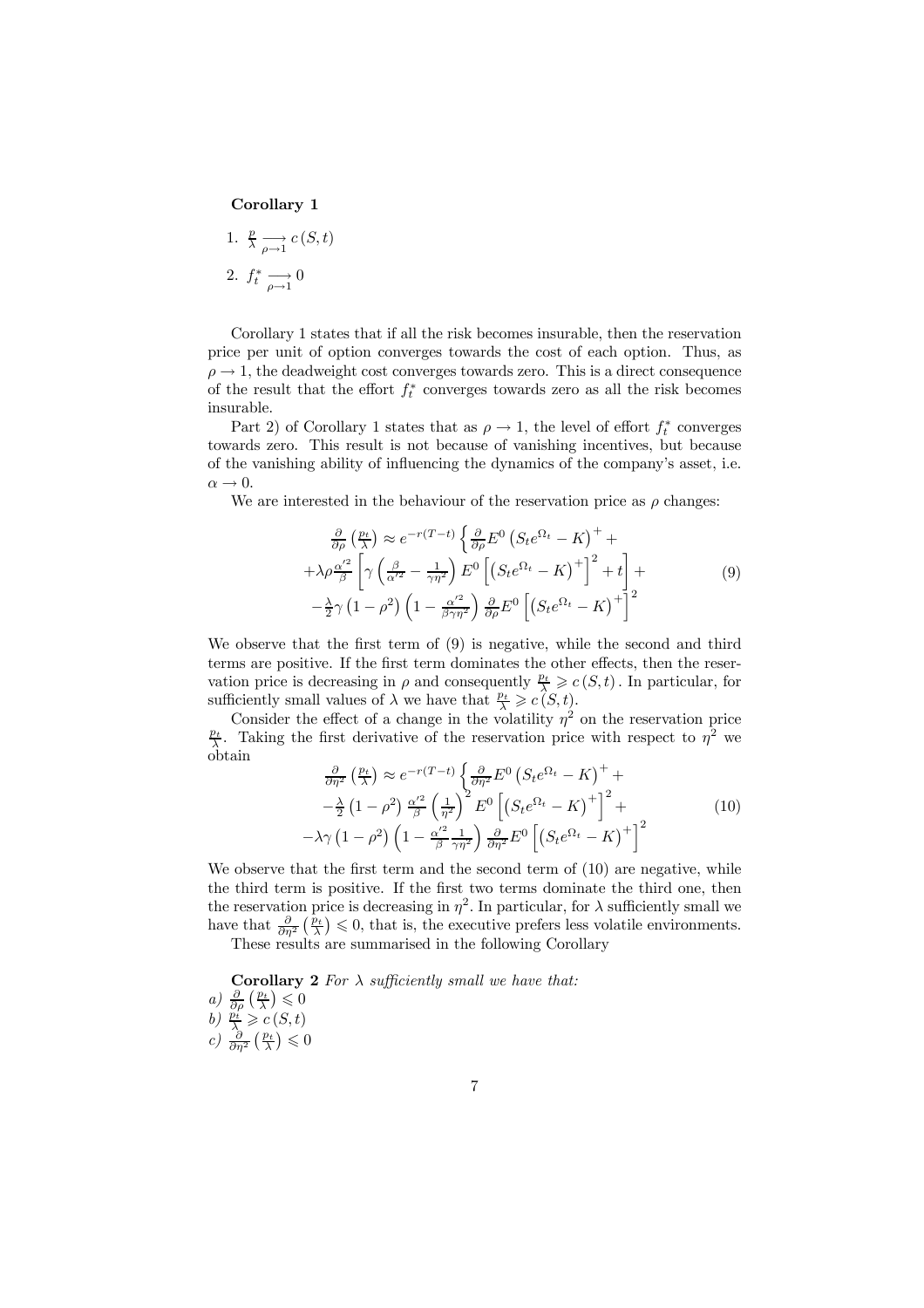Finally, we get  $\frac{\partial}{\partial \gamma} \left( \frac{p_t}{\lambda} \right) \leq 0$ , that is, higher risk aversion let the executive place a lower value on options.

# 4 Non-standard capped stock options

The payoff structure of a capped option is, by definition, bounded. Observe that as long as  $b > 0$  the payoff structure remains concave, while for  $b < 0$  we have that the payoff structure becomes convex. We will see that this has important implications.

From Agliardi (2002) we know that the cost of the capped stock option for the firm  $\hat{c}(S,t)$  is lower than the cost of a standard call option, i.e.  $\hat{c}(S,t) < c(S,t)$ . This result is because of the limitation in potential returns.

Taking a second order approximation of the reservation price for small values of  $\lambda$  we get

$$
\frac{\hat{p}_t}{\lambda} \approx e^{-r(T-t)} \left\{ E^0 \operatorname{Min} \left( S_t e^{\Omega_t} - K \right)^+, \bar{S} - K \right\} - \frac{\lambda}{2} \left( 1 - \rho^2 \right) \frac{\alpha'^2}{\beta} \times \left[ \gamma \left( \frac{\beta}{\alpha'^2} - \frac{1}{\gamma \eta^2} \right) E^0 \left[ \operatorname{Min} \left[ \left( S_t e^{\Omega_t} - K \right)^+, \bar{S} - K \right] \right]^2 + t \right] \right\}
$$

We can state the following Corollary:

#### Corollary 3

1. 
$$
\frac{\hat{p}}{\lambda} \underset{\rho \to 1}{\longrightarrow} \hat{c}(S, t)
$$
  
2. 
$$
f_t^* \underset{\rho \to 1}{\longrightarrow} 0
$$

Corollary 3 states that if all the risk becomes insurable, then the reservation price per unit of option converges towards the cost of each option. Thus, as  $\rho \rightarrow 1$ , the deadweight cost converges towards zero. Furthermore, incentives and the effort become vanishing small as  $\rho$  increases towards 1.

#### Corollary 4

A sufficient condition for  $\frac{\hat{p}}{\lambda} \geq \hat{c}(S,t)$  to be true is either

1. 
$$
\gamma \left(\frac{1}{\gamma \eta^2} - \frac{\beta}{\alpha'^2}\right) E^0 \left[ Min \left[ \left(S_t e^{\Omega_t} - K\right)^+, \bar{S} - K \right] \right]^2 > t
$$
, or  
2.  $\lambda$  sufficiently small.

Observe that at time  $t = 0$ , Corollary 4, Part 1), is always satisfied, if  $b < 0$ , i.e.  $\alpha'^2 > \gamma \beta \eta^2$ , and consequently at the initial time the executive values the capped options more than they cost the firm. Condition  $\alpha'^2 > \gamma \beta \eta^2$ states that the executives ability to influence the drift of the company's asset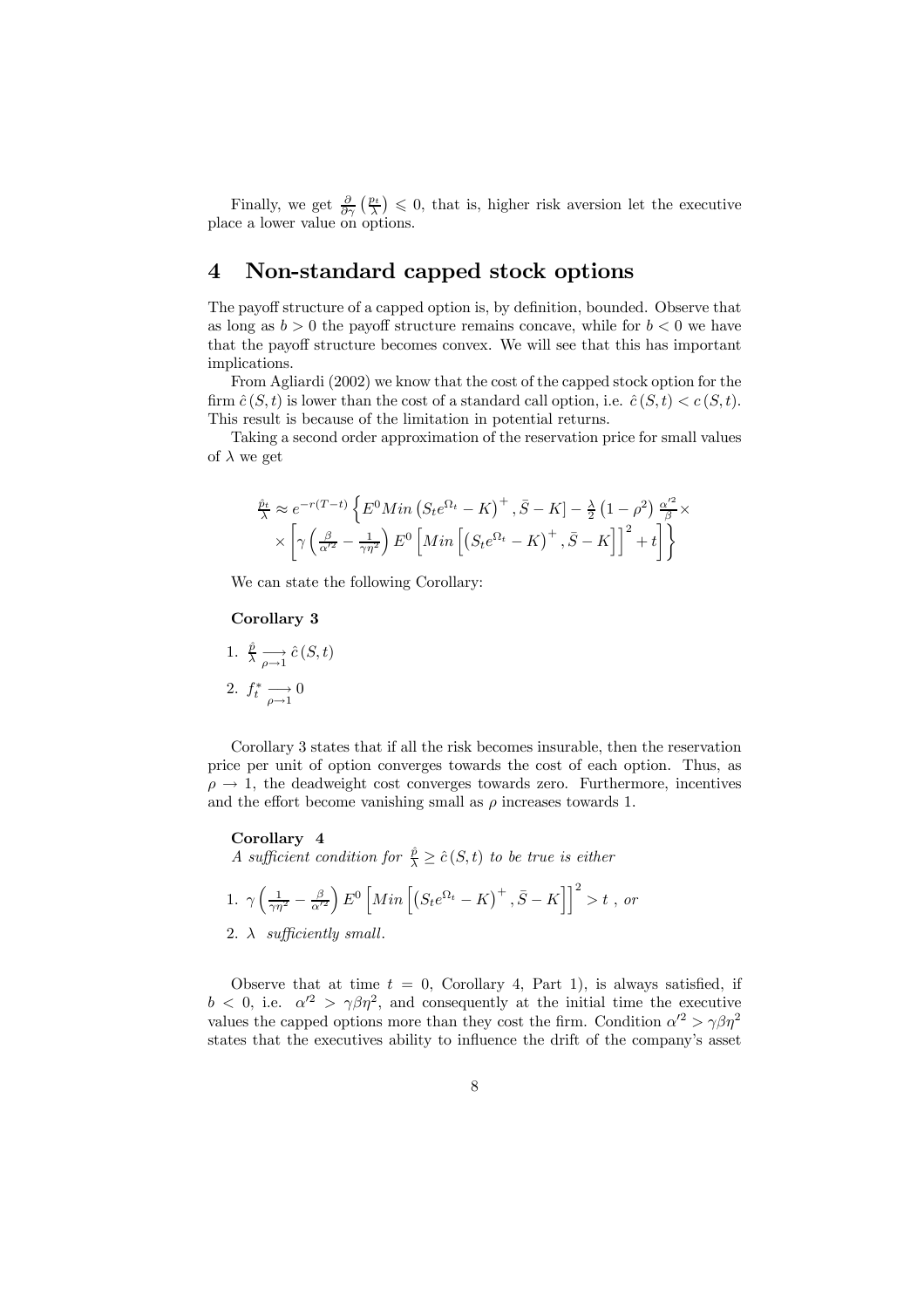is sufficiently large. Thus, at the initial time the company finds capped options more attractive than call options since the former lead to a negative deadweight loss.

Comparing capped options with standard call options, the possibility that  $b < 0$  in the case of capped options increases the probability that the reservation price is larger than the cost of the option.

To summarize the comparison between capped stock options and standard call options we observe that the former are much cheaper than the latter and further, the probability of observing a negative deadweight cost is larger in the case of capped options than in the case of call options.

In order to make a comparison between the two compensations we provide numerical simulations, in the case where we vary the number of options granted by the firm such that the total cost of the two portfolios is the same. In particular, we fix the number of call options granted  $\lambda$  and consequently the number of capped stock options is  $\frac{\lambda c(S,t)}{\hat{c}(S,t)}$ . In Figure 1 and 2 we provide numerical simulations of the value the executive attaches at time  $t = 0$  to call options (dashed line) and to capped stock options (continuous line) as a function of  $\rho$ . The value of the parameters we used in the simulations are:  $r = 0.05$ ,  $S_0 = K = 100$ ,  $\mu = 0.1, \tau = 8, \sigma = 0.35, \gamma = \frac{4}{10^7}, \lambda = 25.000 \text{ and } 1 - \frac{\alpha'^2}{\beta \gamma \eta^2} = 0.5.$ 





From Figures 1 and 2 we observe that capped stock options lead to a larger reservation price than standard European call options.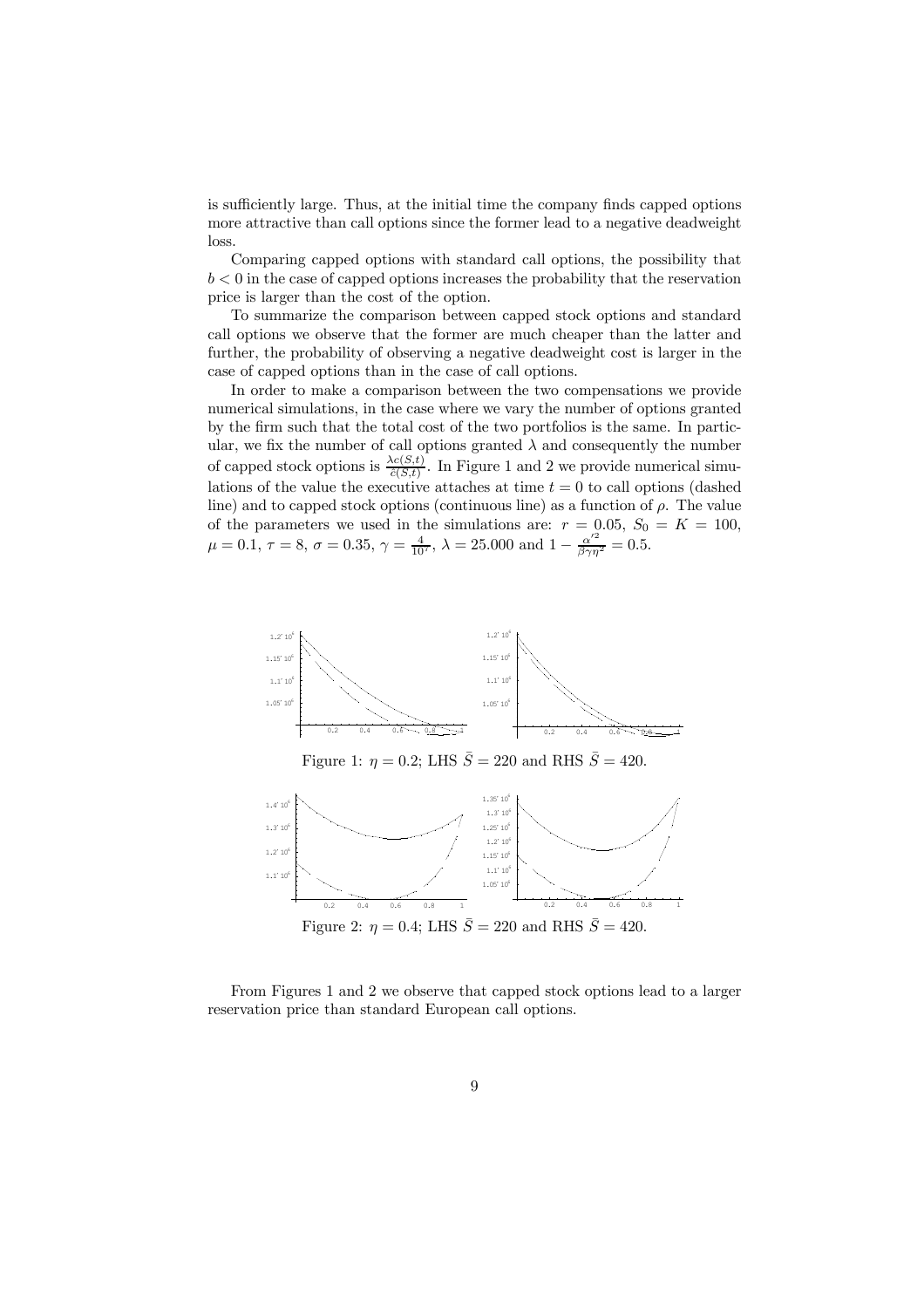# 5 Conclusion

We solved the continuous time maximisation problem of an executive who is partially compensated with either European call options or non-standard capped stock option. Optimal effort, optimal portfolio and the option value for the executive are derived in the case where he is not allowed to trade in the company's stock but where he can achieve partial insurance through trading in a correlated market portfolio. For both types of options we studied the behaviour of the reservation price as relevant parameters change and showed conditions under which the executive values the options more than they cost the firm.

### References

- [1] Agliardi E., 2002, "Pip vs Groi Portfolios", mimeo.
- [2] Detemple J. and S. Sundaresan, 1999, "Nontraded Asset Valuation with Portfolio Constraints: A Binomial Approach", Review of Financial Studies, 12 (4), 835 - 872.
- [3] Hall B.J. and K.J. Murphy, 2000, "Optimal Exercise Prices for Executive Stock Options", American Economic Review, 90 (2), 209 - 214.
- [4] Henderson V., 2002, "Stock Based Compensation: Firm-specific risk, Efficiency and Incentives", Oxford Financial Research Centre Preprint 2002- FE-01.
- [5] Henderson V. and D. Hobson, 2002, "Real Options with Constant Relative Risk Aversion", Journal of Economic Dynamics and Control, 27 (2), 329 - 355.
- [6] Huddart S., 1994, "Employee Stock Options", Journal of Accounting and Economics, 18, 207 - 231.
- [7] Jenter D, 2001, "Understanding High-Powered Incentives", Working paper, Harvard Business School and Economics Department.
- [8] Johnson S.A. and Y.S. Tian, 2000, "The Value and Incentive Effects of Nontraditional Executive Stock Option Plans", Journal of Financial Economics, 57, 3 - 34.
- [9] Kulatilaka N. and A.J. Marcus, 1994, "Valuing Employee Stock Options", Financial Analysts Journal, 50 (6), 46 - 56.
- [10] Lambert R.A., K.F. Larcker and R.E. Verrecchia, 1991, "Portfolio Considerations in Valuing Executive Compensation", Journal of Accounting Research, 29, (1), 129 - 149.
- [11] Murphy K., 1999, "Executive Compensation", in Orley Ashenfelter and David Card (eds.), Handbook of Labor Economics, Vol. 3, North Holland.